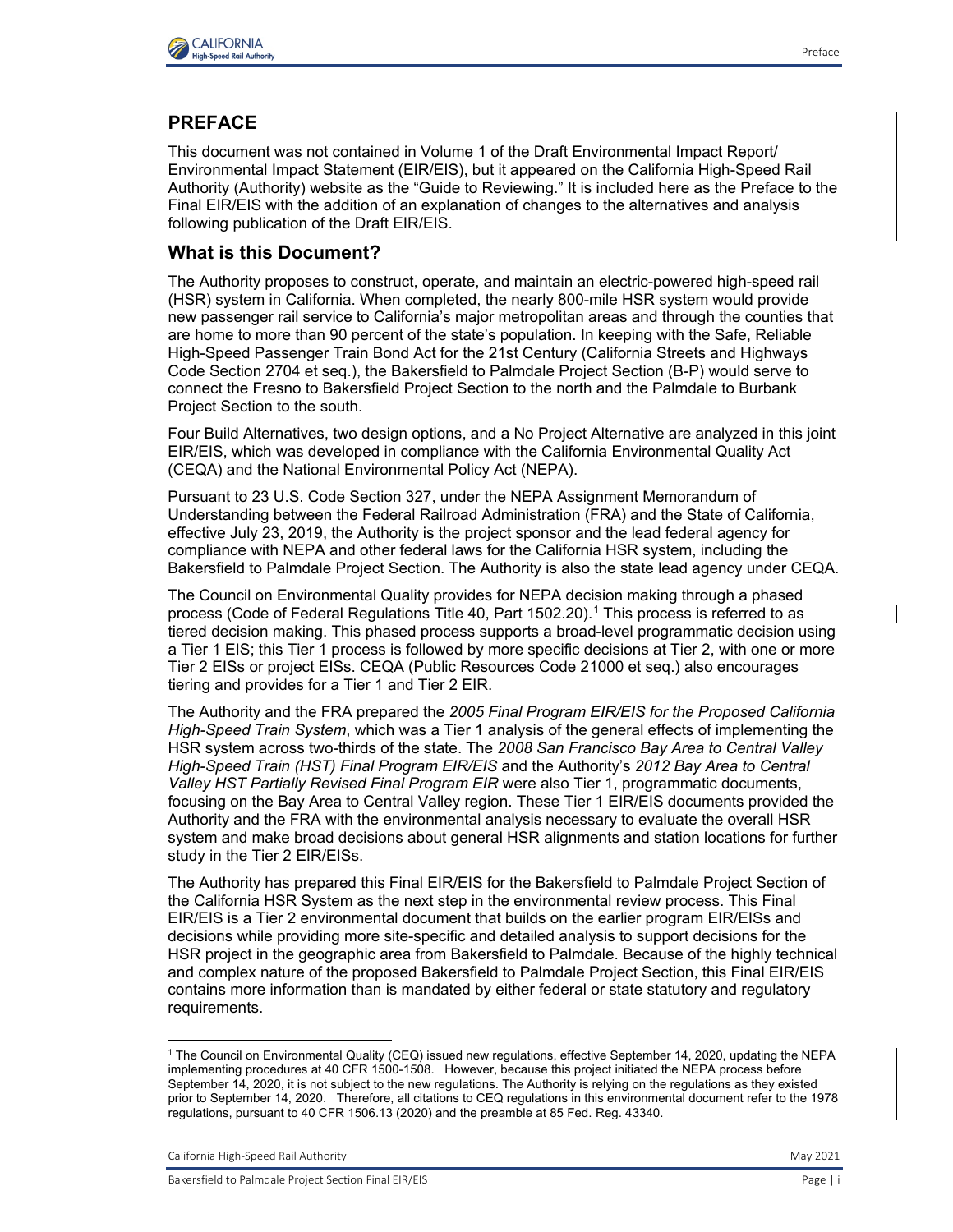

The Bakersfield to Palmdale Project Section Final EIR/EIS includes:

- A detailed description of the project alternatives and design options and their potential benefits and impacts
- Environmental analysis to assist decision makers in selecting the project to be built
- Feasible avoidance and minimization measures and mitigation for potential adverse impacts
- Discussion of potential cumulative impacts as part of the environmental review process

The Authority widely circulated the Notice of Availability of the Draft EIR/EIS to affected local jurisdictions, state and federal agencies, tribes, community organizations, other interest groups, and interested individuals. The document was available to the public on February 28, 2020, on the Authority's website for an original 45-day public comment period. The document was also available at Authority offices and public libraries until the COVID-19 pandemic resulted in closure of these facilities in mid-March 2020. The Authority extended the public comment period by 15 days, resulting in a 60-day public comment period that closed on April 28, 2020. The Authority held a virtual public hearing on April 23, 2020, to receive oral testimony on the HSR project and the Draft EIR/EIS. The traditional in-person format of the public hearing was changed to a virtual public hearing held online and via telephone to comply with the Governor's directives and to protect public health during the COVID-19 pandemic.

Following the Authority's publication of the Draft EIR/EIS in February 2020, the Authority learned that the California Fish & Game Commission advanced the Southern California and Central Coast mountain lion (*Puma concolor*) populations to candidacy for listing under the California Endangered Species Act.[2](#page-1-0) The Authority also learned that the U.S. Fish & Wildlife Service (USFWS) determined that listing the monarch butterfly (*Danaus plexippus*) under the Endangered Species Act is warranted, but that listing is precluded by other priorities; therefore, the monarch butterfly is now a candidate species under the Endangered Species Act. [3](#page-1-1) These actions by the California Fish & Game Commission and the U.S. Fish & Wildlife Service made the mountain lion and the monarch butterfly subject to the definition of special-status species used by the Authority for analysis. Therefore, in February 2021, the Authority issued a limited revision to its previously published Draft EIR/EIS entitled "*Bakersfield to Palmdale Project Section Revised Draft Environmental Impact Report/Supplemental Draft Environmental Impact Statement*" (referred to below as the "Revised Draft EIR/Supplemental Draft EIS"). In addition to providing new information about the mountain lion and monarch butterfly, the Revised Draft EIR/Supplemental Draft EIS also identified two new mitigation measures to address impacts to wildlife resulting from lighting during construction and during project operation.

The Authority widely circulated the Notice of Availability of the Revised Draft EIR/Supplemental Draft EIS to affected local jurisdictions, state and federal agencies, tribes, community organizations, other interest groups, and interested individuals. The document was available to the public for review on the Authority's website from February 26, 2021, through April 12, 2021. The document was also available at Authority offices and public libraries to the extent those facilities were open due to the COVID-19 pandemic. No public hearings were held.

The Final EIR/EIS addresses the comments received during the public comment periods for the Draft EIR/EIS and the Revised Draft EIR/Supplemental Draft EIS. Throughout the Final EIR/EIS document, substantive changes in the text since publication of the draft document are indicated with a vertical line in the margin; minor editorial changes and clarifications are not identified. In addition, substantive changes are summarized at the beginning of each chapter and resource topic section of Chapter 3.

<span id="page-1-0"></span><sup>&</sup>lt;sup>2</sup> California Department of Fish & Wildlife. 2020. Keep Me Wild: Mountain Lion. Website: <u>https://wildlife.ca.gov/keep-me-</u> [wild/lion.](https://wildlife.ca.gov/keep-me-wild/lion) 

<span id="page-1-1"></span> $3$  United States Fish & Wildlife Service. 2020. Assessing the status of the monarch butterfly. Website: [https://www.fws.gov/savethemonarch/ssa.html.](https://www.fws.gov/savethemonarch/ssa.html)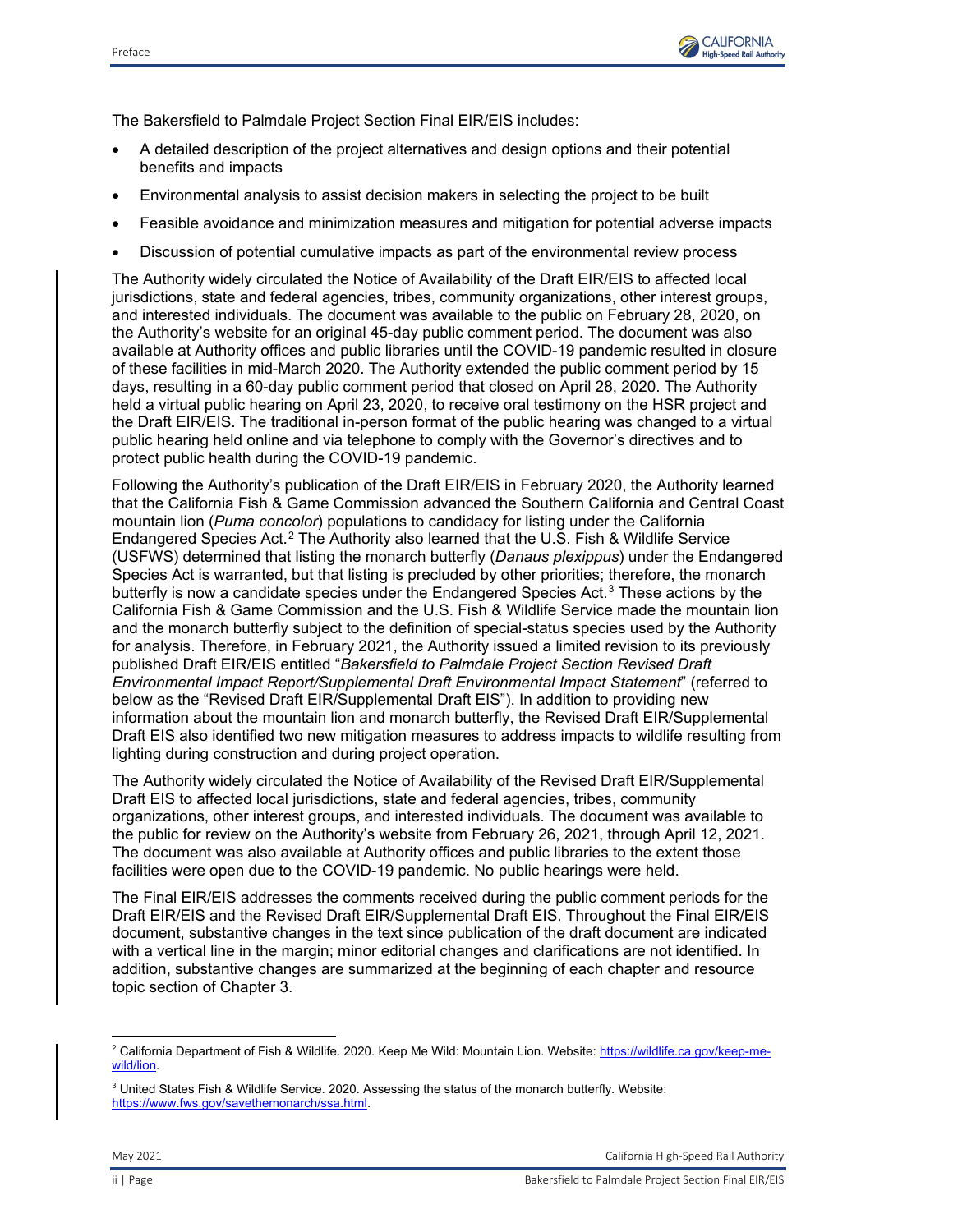

# **How Do I Use this Document?**

The purpose of environmental documents prepared under CEQA and NEPA is to disclose information to decision makers and the public. Although the science and analysis that supports the Bakersfield to Palmdale Project Section Final EIR/EIS is complex, it is intended for the general public. Every attempt has been made to limit the use of technical terms and acronyms. Where this cannot be avoided, the terms and acronyms are defined the first time they are used in each chapter, and a list of acronyms and abbreviations is provided in Chapter 15 of the Final EIR/EIS. This Bakersfield to Palmdale Project Section Final EIR/EIS has been prepared in accordance with Section 508 of the Rehabilitation Act of 1973, as amended, and the Web Content Accessibility Guidelines, as required under Section 11546.7 of the California Government Code, and can be found on the Authority's website [\(www.hsr.ca.gov\)](http://www.hsr.ca.gov/).

Volume 1 of this Final EIR/EIS has 15 chapters and a Summary, which is available in English and Spanish. Volume 2 contains technical appendices. Volume 3 provides design plans and other relevant engineering drawings. Volume 4 provides the comments received on the Draft EIR/EIS, and the Revised Draft EIR/Supplemental Draft EIS as well as the responses to the comments.

For a reader with short amount of time to review this document, the **Summary** is the best place to start. It provides an overview of all of the substantive chapters in this document and includes a table listing the potential environmental impacts for each environmental resource topic. If the reader begins here but wants more information, the Summary directs the reader where to get details elsewhere in the document.

Below is a list and short summary of the chapters of **Volume 1, Report,** of the Final EIR/EIS.

- **Chapter 1, Project Purpose, Need, and Objectives**, explains why the project is proposed and provides a history of the planning process.
- **Chapter 2, Alternatives,** describes the proposed alternatives and design options, station locations, and maintenance facilities, as well as the No Project Alternative used for purposes of comparison. It contains illustrations and maps and provides a review of construction activities. Chapter 2 also identifies the Authority's Preferred Alternative, which also serves as the proposed project for CEQA.

The first two chapters help the reader understand what is being analyzed in the remainder of the document.

- **Chapter 3, Affected Environment, Environmental Consequences, and Mitigation Measures,** is where the reader can find information about the existing transportation, environmental, and social conditions in the Bakersfield to Palmdale region. This chapter provides the findings of the analysis of potential environmental impacts, along with methods to reduce these impacts (called mitigation measures). Chapter 3 is divided into subsections discussing the following environmental resource topics:
	- − Transportation
	- − Air Quality and Global Climate Change
	- − Noise and Vibration
	- Electromagnetic Interference and Electromagnetic Fields
	- − Public Utilities and Energy
	- − Biological and Aquatic Resources
	- − Hydrology and Water Resources
	- Geology, Soils, Seismicity, and Paleontological Resources
	- − Hazardous Materials and Wastes
	- − Safety and Security
	- Socioeconomics and Communities
	- − Station Planning, Land Use, and Development
	- − Agricultural Farmland and Forest Land
	- − Parks, Recreation, and Open Space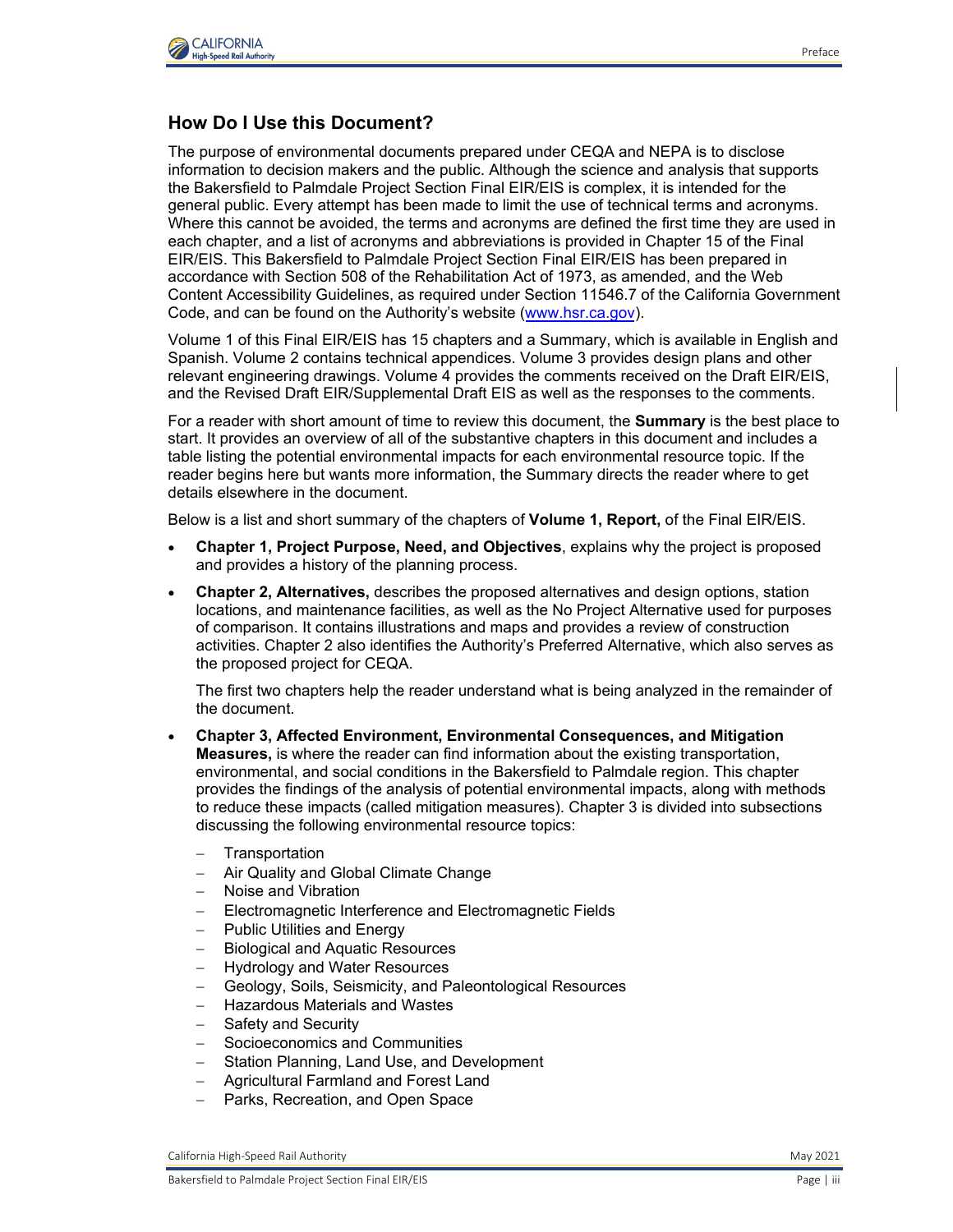

- − Aesthetics and Visual Quality
- − Cultural Resources
- − Regional Growth
- − Cumulative Impacts
- **Chapter 4, Final Section 4(f)/6(f) Evaluations,** summarizes impacts to parks, wildlife refuges, and historic properties in accordance with Section 4(f) of the Department of Transportation Act of 1966 and Section 6(f) of the Land and Water Conservation Fund Act.
- **Chapter 5, Environmental Justice,** discusses whether the proposed alternatives would cause disproportionate impacts on low-income and minority communities. It also identifies mitigation to reduce those impacts, where appropriate.
- **Chapter 6, Project Costs and Operations**, summarizes the estimated capital, operations, and maintenance costs for each alternative and design option, including funding and financial risk.
- **Chapter 7, Other CEQA/NEPA Considerations,** summarizes the project's significant adverse environmental effects that cannot be avoided if the project is implemented, the project's benefits, and the significant irreversible environmental changes that would occur as a result of project implementation.
- **Chapter 8, Preferred Alternative and Station Sites,** identifies the Preferred Alternative for the Bakersfield to Palmdale Project Section and the basis for its identification.
- **Chapter 9, Public and Agency Involvement,** contains summaries of coordination and outreach activities with agencies and the general public.
- **Chapter 10, EIR/EIS Distribution,** identifies the public agencies, tribes, and organizations that were informed of, and locations to review, this Final EIR/EIS.
- **Chapter 11, List of Preparers,** provides the names and responsibilities of the authors of this Final EIR/EIS.
- **Chapter 12, References,** lists the references and contacts used in writing this Final EIR/EIS.
- **Chapter 13, Glossary of Terms,** provides a definition of certain terms used in this Final EIR/EIS.
- **Chapter 14, Index,** provides a tool to cross-reference major topics addressed in this Final EIR/EIS.
- **Chapter 15, Acronyms and Abbreviations,** defines the acronyms and abbreviations used in this Final EIR/EIS.

**Volume 2, Technical Appendices,** provides additional analysis to support the discussion in Volume 1. Technical appendices are primarily related to the affected environment and environmental consequences analyses. These appendices are numbered to match their corresponding chapter or section in this Project EIR/EIS (e.g., Appendix 3.7-A is the first appendix for Section 3.7, Biological and Aquatic Resources). These documents are also available on the Authority's website and at locations identified in Chapter 10, EIR/EIS Distribution.

**Volume 3, Alignments and Other Plans,** presents the design drawings, including trackway and roadway crossing design. These documents are also available on the Authority's website and at locations identified in Chapter 10, EIR/EIS Distribution.

**Volume 4, Comments on the Draft EIR/EIS and Responses to Comments,** provides a list of all commenters on the Draft EIR/EIS and Revised Draft EIR/Supplemental Draft EIS, reproductions of the original written comments, and responses to the comments. In addition, this volume provides the Authority's Standard Responses that address the most frequently raised issues. Standard responses are provided in Chapter 17 (English).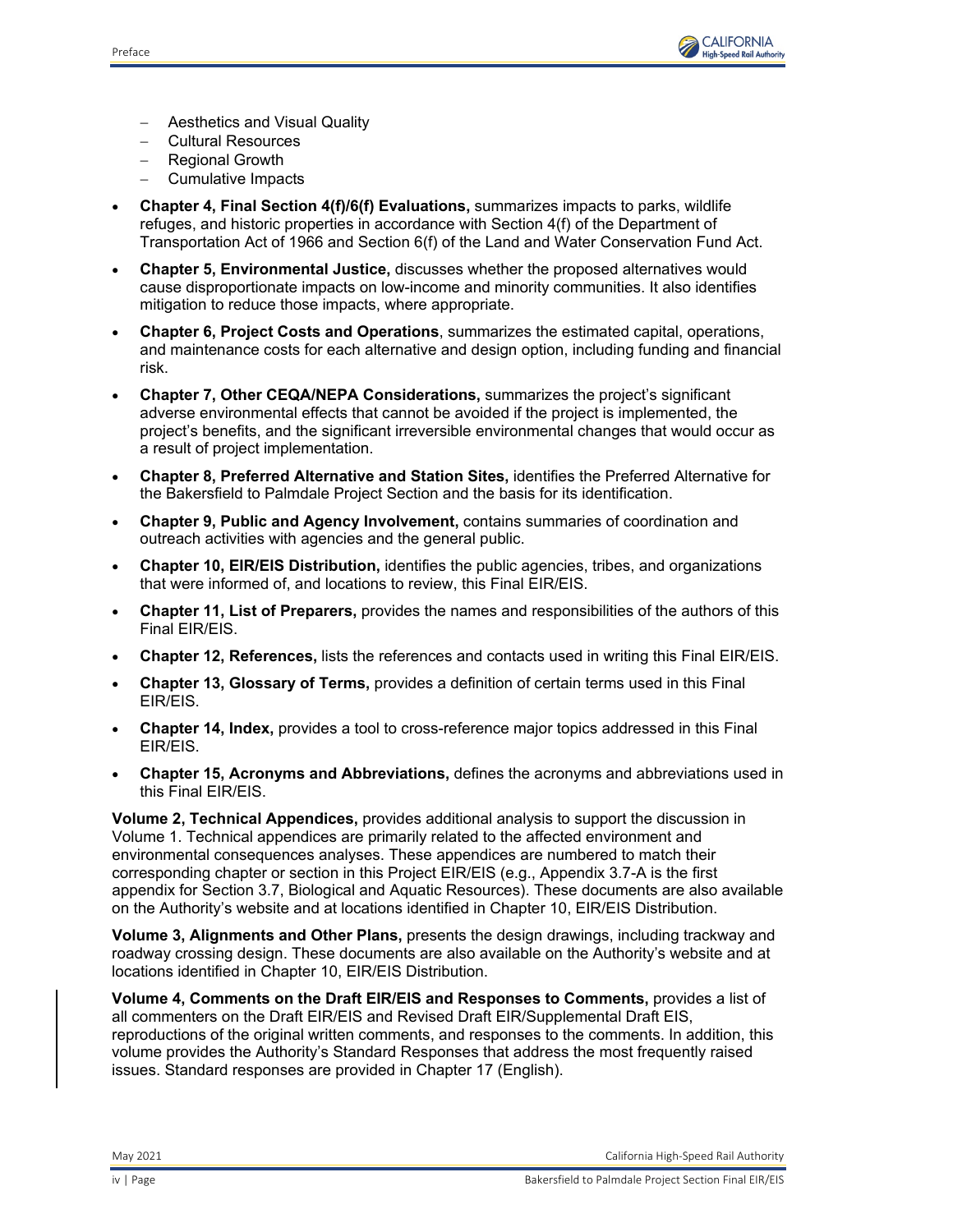

The **Technical Reports** provide more detailed technical analyses and data on some of the environmental resources evaluated in Chapter 3. Technical reports are not part of the Final EIR/EIS but are available upon request. For information on how to access and review technical reports, please refer to the Authority's website [\(www.hsr.ca.gov\)](http://www.hsr.ca.gov/) or call (866) 300-3044.

# **What Has Changed?**

Since the close of the public comment period on the Draft EIR/EIS on April 28, 2020, the Authority has reviewed the public comments received. The Authority has continued to consult with local jurisdictions and property owners about the alignment alternatives and to work closely with regulatory agencies with jurisdiction over some components of the project. These consultations have resulted in project refinements, minor changes to the impacts analysis, and refinement of mitigation measures. The following is a summary of these changes.

## **Summary of Changes**

## *Design Revisions to Address Public Review Comments*

During the public review period for the Draft EIR/EIS, comments on the project were submitted by agencies, stakeholders, and the general public, many of which requested modifications to the project design. In order to be responsive to these comments on the Draft EIR/EIS, the Authority has addressed many of these requests by incorporating revisions into the project design. These revisions were determined to be consistent with the project design criteria, would represent a design improvement, and would reduce or have no change to environmental impacts and/or cost.

## **Kern Council of Governments/Greater Bakersfield Separation of Grade District**

In response to the Kern Council of Governments and the Greater Bakersfield Separation of Grade District, the HSR alignment profile was lowered in the area of Morning Drive (Weedpatch Highway/State Route [SR] 184) in the community of Edison, thereby shortening the HSR viaduct structure and realigning Edison Highway in the vicinity of Morning Drive. In addition to reducing the project footprint, this modification also provides a design that is preferred by stakeholders, has a reduced construction cost, and avoids a sensitive AT&T communication facility near the proposed HSR alignment.

### **California Department of Transportation District 6**

The relocation of SR 58 in the Marcel area was revised in response to input from California Department of Transportation District 6 to address the minimum desirable slope ratio and to allow for rock slope protection for cross-drainage. In the Marcel area, the HSR alignment crosses over SR 58 from north of the highway to south of the highway, and then back to the north side of SR 58. At the first crossing from north to south, the footprint was revised to provide the area needed to accommodate the straddle bent for the HSR viaduct over SR 58. In response to a comment from California Department of Transportation District 6 on the Draft EIR/EIS, a straddle bent was added to the design of the HSR viaduct crossing back over SR 58 from the south side to the north side.

### **City of Tehachapi**

Several modifications to the design were made in response to comments from the City of Tehachapi on the Draft EIR/EIS. These included the addition of an access road around the tunnel portal just northeast of the Adventist Health Tehachapi Valley facility, a revised tunnel portal grading in the same general area, and shifting the Challenger Drive traction power substation site to a different location north of the alignment. The shifting of the traction power substation site also shifted the location of the access road and the electrical interconnect needed at the site.

The City of Tehachapi also requested that the profile of the HSR alignment within the Tehachapi Valley be lowered to reduce the visual impact of the alignment in the area. This adjustment resulted in an overall footprint reduction due to the lower profile of the HSR alignment from near the south portal of Tunnel 7, north of the City of Tehachapi, extending through Tehachapi and rejoining the original profile at the southern portal of Tunnel 8. The lowering of the profile also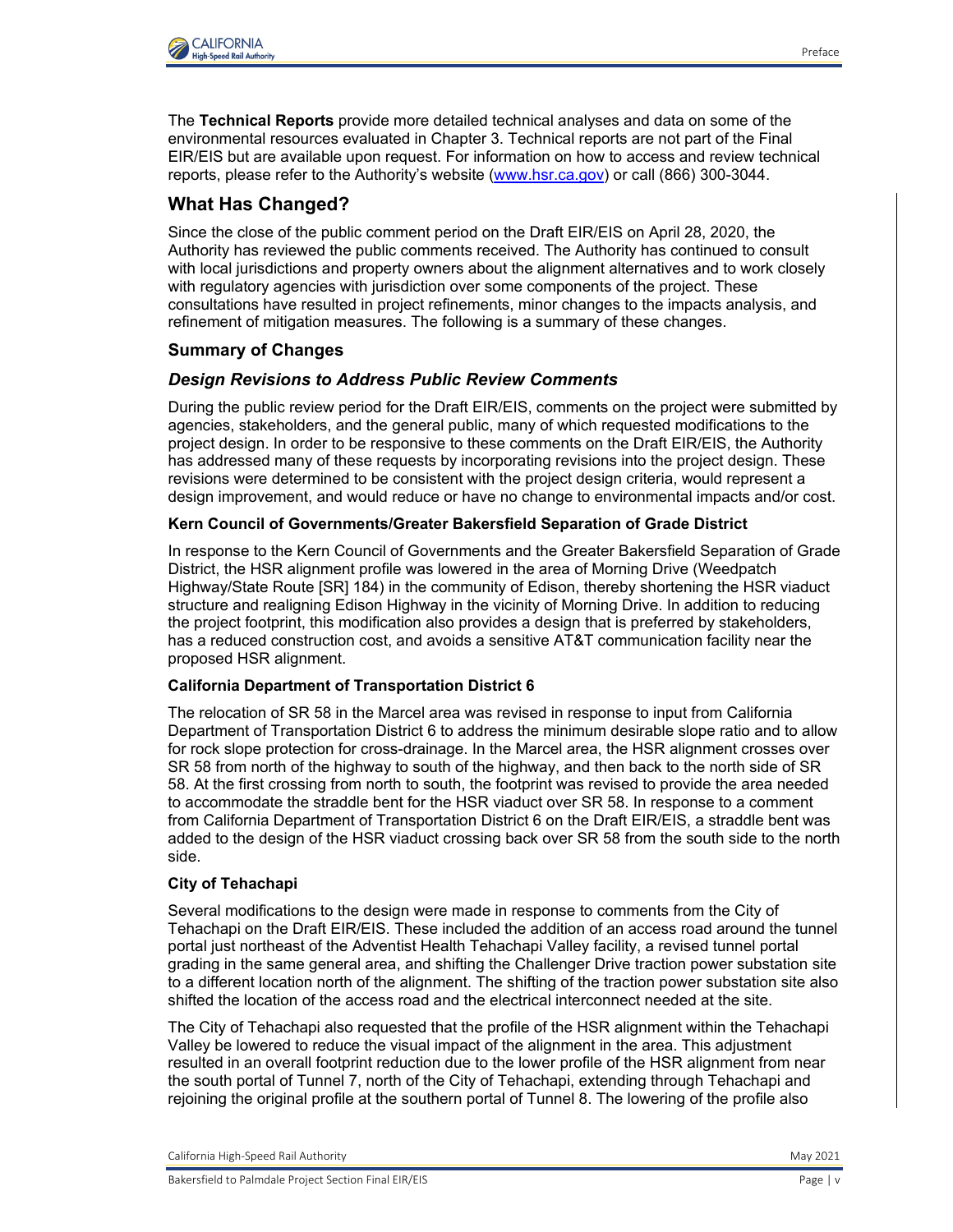

resulted in adjustments of other elements of the design. The maintenance of infrastructure siding facility site in Tehachapi, near the Tehachapi Willow Springs Road crossing location, was shifted from the west side of the alignment to the east side of the alignment. Also as a direct result of the lowered profile, two existing roadways that were intended to pass under the HSR alignment on a viaduct structure (Highline Road and Tehachapi Willow Springs Road) are now proposed to cross over the HSR alignment. Additionally, the realignment of Valley Boulevard was needed to tie into Steuber Road, maintaining the existing traffic circulation patterns.

The City of Tehachapi also requested the addition of a bridge to allow connectivity from Challenger Drive/Dennison Road to the east side of the HSR alignment, where a future development is planned. Therefore, the associated revisions to access roads were also made, including the adjustment of the access road where it ties into Voyager Drive in north Tehachapi, connection of the HSR access road to Challenger Drive in Tehachapi, and provision of an access road from the relocated paralleling station to Tehachapi Willow Springs Road. Each of these revisions slightly increases the project footprint in that area compared to what was analyzed in the Draft EIR/EIS.

### **CalPortland Cement Company**

In response to a comment on the Draft EIR/EIS from CalPortland Cement Company indicating that the north portal of Tunnel 9 (located immediately south of the Pacific Crest Trail (PCT) crossing and Oak Creek Road) was within the potential flyrock zone of its active mining operations, the project design for Alternatives 1, 2, and 5 was revised to provide for construction of a cover extending 1,700 feet from the northerly terminus of Tunnel 9 to protect the HSR infrastructure from the potential for damage from flyrock.

### **U.S. Department of the Interior, Bureau of Land Management**

In one of its comments on the Draft EIR/EIS, the Bureau of Land Management (BLM) expressed concern regarding the proposed design that would require PCT users (including equestrians) to cross under the HSR viaduct in an 80-foot long, 15x15-foot box culvert. In response to this comment, the Authority developed a revised design of the HSR crossing of the PCT. In the area where the HSR alignment crosses the PCT, the alignment of Tehachapi Willow Springs Road was shifted to the west of the HSR alignment under Alternatives 1, 2, and 5. This shift in the alignment of Tehachapi Willow Springs Road eliminated a complex crossing of the HSR alignment over Tehachapi Willow Springs Road, but resulted in a direct impact to the existing PCT in this area as well as a minor increase to the previously defined footprint. Mitigation Measure PCT-MM#1, described in Section 3.15, Parks, Recreation, and Open Space, of the EIR/EIS provides for replacement of the impacted portion of the PCT on a new alignment. This will eliminate the need for PCT users to cross Tehachapi Willow Springs Road at grade as they do under existing conditions, thus improving safety for trail users. In addition, with the new design, PCT users would now cross under the HSR viaduct (and the new Tehachapi Willow Springs Road bridge) in an open crossing adjacent to the creek with over 57 feet of vertical clearance, which would improve the experience for the trail users as they cross under the HSR viaduct. The design revisions at this location also eliminated project impacts to a PCT parking area along Oak Creek Road (including removal of an oak tree).

#### **City of Lancaster**

In response to comments on the Draft EIR/EIS from the City of Lancaster, some modifications were made to roadway crossings within the city limits. As described in Chapter 2 of the Draft EIR/EIS, W Lancaster Boulevard was proposed to be closed between the intersection of Sierra Highway and the Union Pacific Railroad (UPRR) tracks, and the HSR alignment would be located between Sierra Highway and the UPRR alignment. Further, Milling Street was proposed to be connected across the HSR and UPRR tracks by the construction of a new roadway overpass spanning Beech Avenue, Sierra Highway, the HSR alignment, the Metrolink and UPRR tracks, and Yucca Avenue. However, in response to comments on the Draft EIR/EIS by the City of Lancaster, the Authority has revised the project design to retain the connectivity of Lancaster Boulevard as an underpass across the rail corridor. With the connection across the rail corridor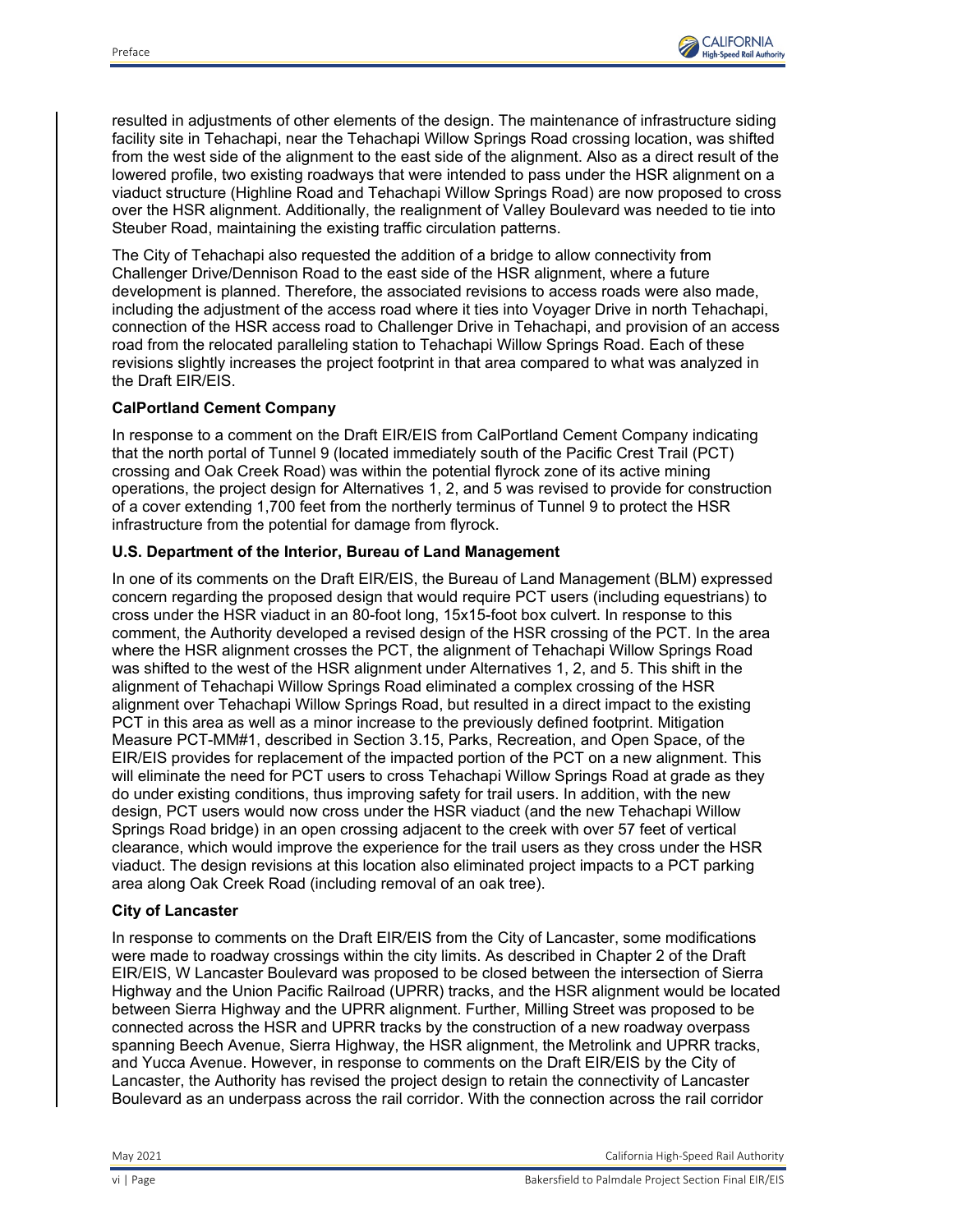

maintained at Lancaster Boulevard, the connection of Milling Street across the HSR alignment was removed from the project design.

Additionally, W Avenue I had been proposed in the Draft EIR/EIS to be grade-separated with an overpass spanning Sierra Highway, the HSR alignment, and the UPRR alignment, and further modifications made to retain access between W Avenue I and Sierra Highway via a signalized intersection. Per the City of Lancaster's request, the design of the W Avenue I crossing has been modified to become an underpass rather than an overpass. As part of the design modifications at W Avenue I, the footprint at the underpass has been reduced in order to avoid a low-income housing development in the immediate vicinity.

Also, in response to comments from the City of Lancaster, modifications were made to the design at the W Avenue H/7th Street W intersection to allow for the relocation of an existing driveway to the parking lot at the northeast corner of that intersection.

#### **City of Palmdale**

In response to comments on the Draft EIR/EIS from the City of Palmdale, the Authority consulted with the City of Palmdale and modified the proposed grade separation at Palmdale Boulevard to be an undercrossing, rather than an overcrossing as was identified in the Draft EIR/EIS. The reconfiguration of the grade separation entails adjusting the profile of Palmdale Boulevard, Sierra Highway, and the UPRR and Metrolink track corridor, which in turn required modifications to the project footprint. For reprofiled portions of Sierra Highway to conform with existing ground levels, the project footprint was expanded to accommodate a portion of E Avenue Q-7, north of Palmdale Boulevard, and a portion of Sierra Highway south of Avenue Q-10 E. In addition, the reconfiguration of the Palmdale Boulevard grade separation would also result in reduction of permanent footprint east of Sierra Highway. The original project footprint included surface parking lots between Sierra Highway and 10th Street. The reconfigured project design no longer includes parking east of Sierra Highway, resulting in reduction of the project footprint at this location, but results in the need to relocate 171 parking stalls and 6 Americans with Disabilities Act-compliant parking stalls that were originally planned along East Palmdale Boulevard, between Sierra Highway and 10th Place East. These parking stalls would be replaced by adding spaces to multiple surface lots along 5th Street E, west of HSR, Metrolink, and UPRR tracks.

#### **Los Angeles Department of Water and Power**

Footprint adjustments were also made to provide additional room for the relocation of and perpendicular crossings of high-voltage power lines. These design changes were made to address comments on the Draft EIR/EIS from the Los Angeles Department of Water and Power related to the safety and protection of critical facilities and the provision of sufficient rights-of-way for various activities.

#### **California Department of Fish and Wildlife**

In response to general comments on the Draft EIR/EIS to maintain hydrological function upstream and downstream of the proposed alignment, the Authority has incorporated a design improvement involving the installation of rock slope protection at drainage outlets and would size the on-site drainage basins to address potential downstream effects. Although this refinement resulted in an increase in needed footprint at the drainage outlet areas, the addition of rock slope protection helps to attenuate downstream hydraulic impacts identified in the Draft EIR/EIS. Similarly, refinements to the typical cross-section were made to allow for drainage ditches and maintenance access. These refinements also serve as a design improvement to attenuate downstream hydraulic impacts. The increase in footprint acreage associated with the addition of rock slope protection throughout the alignment is approximately 160 acres.

#### **Multiple Local Jurisdictions—Local Design Standards**

The Authority has also committed to meeting local jurisdiction design standards to the greatest extent feasible. Therefore, revisions to the project design have been made for consistency with local government requirements and HSR standards to address comments from agencies such as the Kern County Public Works Department. These revisions consist of realigning access roads,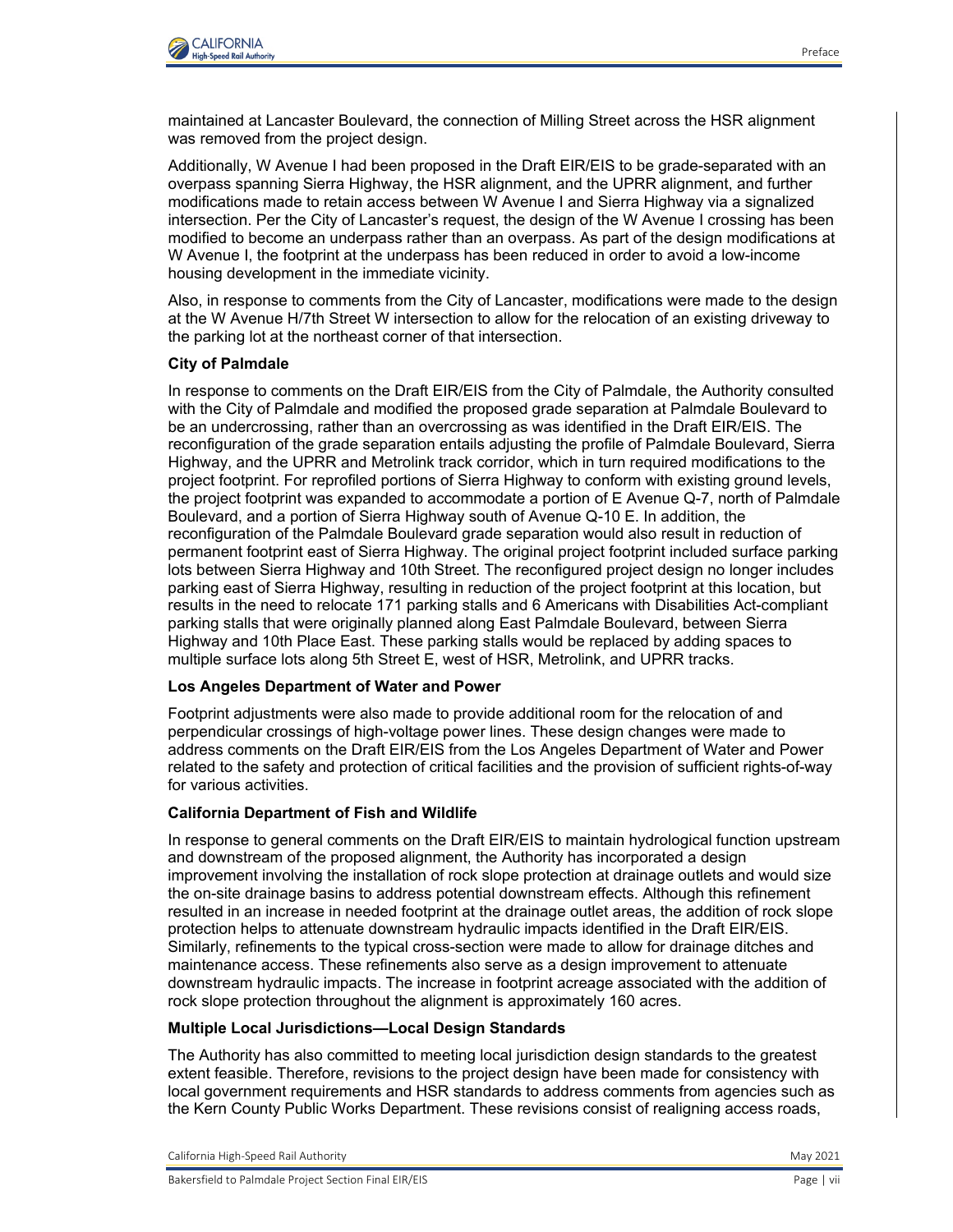

adjustments to grade and profiles, addition of cul-de-sacs, radius adjustments, addition of hammerhead turnarounds (a T- or L-shaped dead-end street that allows sufficient space for emergency or access vehicles to make a U-turn) at viaduct locations for improved emergency and/or maintenance vehicle access, and Americans with Disabilities Act compliance improvements.

## *Design Revisions to Reduce Environmental Impacts*

In addition to refinements to address public comments, other project design refinements were made throughout the project limits to remove portions of the footprint that were determined to be unnecessary to construct, operate, and maintain the HSR project. In doing so, the potential environmental impacts of the footprint evaluated in the Draft EIR/EIS and future right-of-way costs were reduced in many locations. For example, the elimination of the Caliente Creek traction power substation site, along with the associated elimination of 6 miles of interconnect run, resulted in a footprint reduction of roughly 72 acres.

Revisions and improvements to the traction power design were made to correlate with the HSR systemwide facility design and in some cases allow for an emergency/maintenance access road. These changes resulted in a net reduction of the project footprint required for traction power facilities, phase breaks, and electrical interconnects.

## *Other Minor Design Revisions*

Other refinements to the alignment have been made since the release of the Draft EIR/EIS for various reasons, to further improve the safety of the design, or to reduce cost where possible.

To provide for safer operation of emergency and maintenance vehicles, the design of the access road where it ties into Voyager Road near the Adventist Health Tehachapi Valley facility was adjusted. Similarly, the footprint was revised throughout the alignment to allow for emergency/ maintenance access road adjustments, hammerhead turnarounds, and grading limit adjustments, and also to provide additional room for the safe operation of maintenance vehicles.

Minor footprint modifications were made to accurately represent the permanent impact area of the removal of wind turbines. It should be noted that the removal of the wind turbines was identified as an impact in the Draft EIR/EIS. Four of the wind turbines were not within the original project footprint, but were identified for removal because they posed a safety hazard due to their adjacency to the HSR alignment. The footprint additions to account for the removal of these four wind turbines total approximately 0.25 acre.

Similarly, the footprint associated with Alternative 2 was modified to accommodate the revised Edison Highway roadway section in Bakersfield to be consistent with Alternatives 1, 3, and 5, as this is a location in which the HSR alignment is common to all B-P Build Alternatives.

Minor modifications to the footprint were also made to more accurately reflect the area needed for tunnel portal grading at some locations.

The footprint was also adjusted to pave existing dirt roads for emergency access in some areas, including Highgate Avenue just north of the community of Rosamond to prevent erosion due to flooding. This adjustment is a design improvement to allow for the safe operation of emergency and maintenance vehicles in various weather conditions and provide access to the entire alignment.

## *Selection of Preferred Maintenance Facility Location*

Two maintenance facility site options, the Lancaster North site and the Avenue M site, were evaluated in the Draft EIR/EIS for the Bakersfield to Palmdale Section. The Lancaster North site was evaluated as both a maintenance of way facility and a combined light maintenance facility / maintenance of way facility, whereas the Avenue M site was evaluated only as a light maintenance facility. As part of the design refinements considered following publication of the Draft EIR/EIS, the Authority revised the design and expanded the project footprint of the Avenue M site to accommodate a combined light maintenance facility/maintenance of way facility. The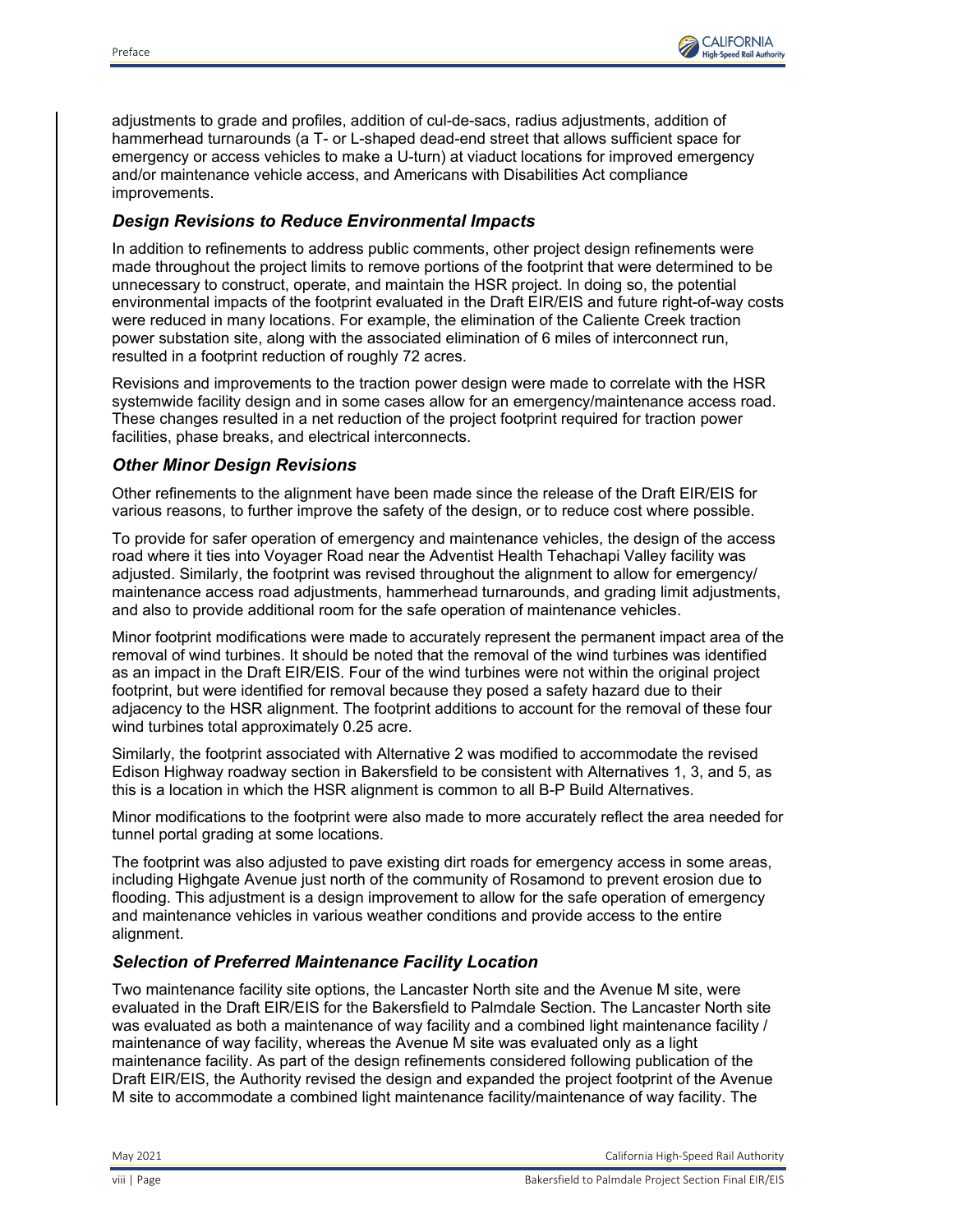

impacts of the combined light maintenance facility/maintenance of way facility at the Avenue M site have been evaluated in this Final EIR/EIS. Following the public comment period on the Draft EIR/EIS, the Authority staff evaluated the Lancaster North and Avenue M maintenance facility locations with regard to the Authority's criteria for maintenance sites and determined that the Preferred Alternative should include a maintenance of way facility at Avenue M in the Cities of Lancaster and Palmdale. The reasons for the Avenue M site being chosen as the preferred maintenance of way facility location include: (1) the Authority's requirement for maintenance facilities to have freight rail access for delivery of materials, (2) the southerly location of the maintenance of way facility at Avenue M rather than Lancaster North would improve connectivity to the Palmdale Station and HSR project sections to the south of Palmdale, and (3) the Avenue M footprint area is of sufficient size to accommodate a light maintenance facility in the future. Although the footprint at the Avenue M site has been expanded by approximately 17 acres to accommodate the potentially combined facility, the Avenue M site requires 177 acres of permanent footprint compared to the Lancaster North light maintenance facility/maintenance of way site, which would have required 212 acres of permanent footprint.

### **Summary of Environmental Analysis Changes**

The Final EIR/EIS includes a number of revisions to the environmental analysis, which can be summarized as follows:

- Project revisions are described in Chapter 2 and considered as part of the impacts analysis in Chapter 3. Details about changes and impacts analysis can also be found in Appendix 3.1-B.
- Impact GSS #7a, Impacts to Mineral Resources during Construction, was added to clarify potential impacts on mineral resources due to implementation of the B-P Build Alternatives. A discussion was also added about specific mineral resource recovery sites/companies that construction of B-P Build Alternatives could affect, and a summary of the mineral resource impacts discussed was added to Section 3.9.9 CEQA Significance Conclusions.
- Impact calculations in tables in Sections 3.7, 3.8, 3.9, 3.10, 3.12, 3.13, and 3.14 were revised to reflect project refinements and in response to comments.
- Impact evaluation methods in Sections 3.7, 3.9, 3.12, and 3.13 and in Chapters 4 and 5 were clarified to address public comments on the Draft EIR/EIS.
- Minor text additions and clarifications were made to address public comments on the Draft EIR/EIS.
- Figures in Chapters 1, 2, and 4, and in Sections 3.2, 3.7, 3.9, 3.15, 3.16, and 3.17, were revised to depict the project design revisions made in response to public comments on the Draft EIR/EIS.
- Consistency analysis with local and regional plans, including the Palmdale Housing Element and Palmdale Transit Village Specific Plan, was updated in response to public comments on the Draft EIR/EIS.
- Refinements to the discussion of mitigation measures have been made in response to public comments on the Draft EIR/EIS.
- Revisions to Section 3.7 were made providing new information from the Revised Draft EIR/Supplemental Draft EIS about the mountain lion and monarch butterfly, as well as the two new mitigation measures to address impacts to wildlife resulting from lighting during construction and during project operation.

#### **Evaluation of Need for CEQA Recirculation or NEPA Supplementation**

Neither NEPA nor CEQA are intended to freeze the status of a project as of the time of circulation of a Draft EIR/EIS. Both environmental statutes accommodate the fact that projects may evolve and be refined in response to public input. Under NEPA, a supplemental Draft EIS is required only if the agency makes substantial changes in the proposed action that are relevant to environmental concerns, or there are significant new circumstances or new information relevant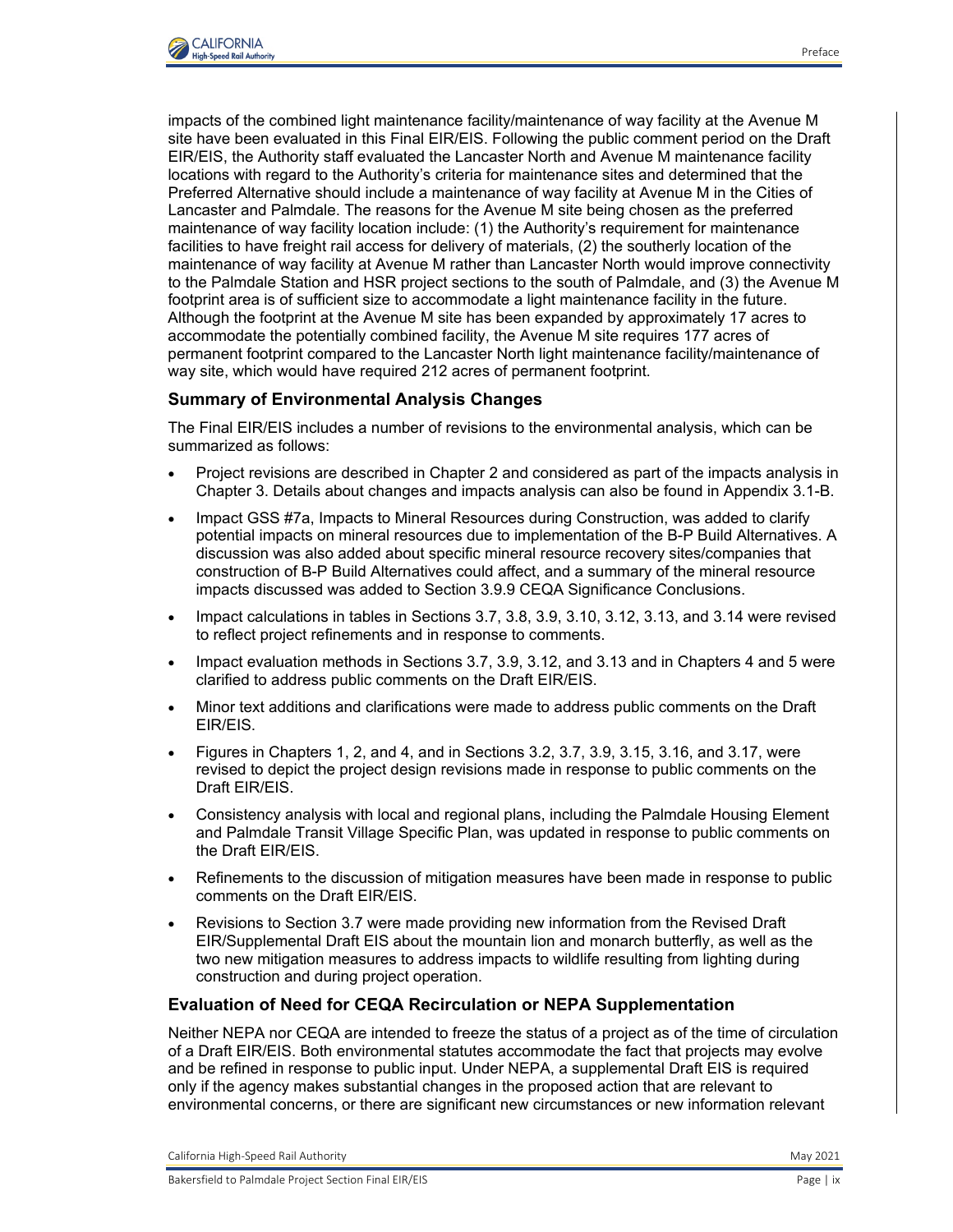

to environmental concerns and bearing on the proposed action and its impacts (Code of Federal Regulations Title 40, Part 1502.9(c)). Under CEQA, recirculation of the Draft EIR is required only when "significant new information" is added to an EIR after public review, but before certification (CEQA Guidelines, §15088.5). New information added to an EIR is not "significant" unless "the EIR is changed in a way that deprives the public of a meaningful opportunity to comment upon a substantial adverse environmental effect of the project or a feasible way to mitigate or avoid such an effect (including a feasible project alternative) that the project's proponents have declined to implement" (CEQA Guidelines, §15088.5(a)).

The Authority has carefully considered whether any of the changes would necessitate either a recirculated Draft EIR or a supplement to the Draft EIS. The refinements described above make modifications to the B-P Build Alternatives, often in response to public review comments, to minimize environmental impacts or the necessary footprint area, to further improve the safety of the design, or to reduce cost where possible. These modifications refine the design features of the B-P Build Alternatives and Design Options evaluated in the Draft EIR/EIS, but they do not change the fundamental project description of the construction, operation, and maintenance of an electrified high-speed train between Bakersfield and Palmdale presented in Chapter 2 of the EIR/EIS. The refinements also do not change the horizontal alignment of any of the B-P Build Alternatives and Design Options, nor do they change the two stations in Bakersfield and Palmdale. The refinements do lower the profile of the track centerline near Morning Drive in the community of Edison and in the Tehachapi Valley, but these changes reduce visual impacts and were made in response to comments on the Draft EIR/EIS. The refinements also change the proposed Avenue M maintenance facility from a light maintenance facility, as described in the Draft EIR/EIS, to a maintenance-of-way facility with a potential option to add a light maintenance facility in the future. However, as discussed in Chapters 2 and 8 of this Final EIR/EIS, this provides benefits for the future maintenance of the HSR system and also reduces the footprint impacts associated with constructing a light maintenance facility at the Avenue M site and a maintenance-of-way facility at the Lancaster North site.

As discussed above, although some updates to impact data and calculations have been made in this Final EIR/EIS, the overall analysis, conclusions, and CEQA significance determinations have not changed from those presented in the Draft EIR/EIS. No new significant environmental impacts have been identified, and no substantial increase in the severity of an environmental impact already identified has resulted from the incorporation of the refinements into the project design. Therefore, the Authority has determined that recirculation of the Draft EIR or a supplement to the Draft EIS is not required.

# **What Happens Next?**

Following issuance of this Final EIR/EIS, the Authority would consider whether to certify the Bakersfield to Palmdale Project Section Final EIR/EIS for compliance with CEQA and to approve the Preferred Alternative, along with CEQA findings of fact, a statement of overriding considerations, and a mitigation monitoring and reporting plan. If the Authority certifies the Final EIR/EIS and makes a decision to approve the B-P Preferred Alternative, it would file a Notice of Determination with the State Clearinghouse as required under CEQA. Pursuant to its responsibilities under NEPA as assigned by the FRA, the Authority would consider whether to issue a Record of Decision. The Record of Decision would describe the project and alternatives considered; describe the selected alternative; make environmental findings and determinations as may be required by the Endangered Species Act, Section 106 of the National Historic Preservation Act, Section 4(f) of the Department of Transportation Act of 1966, and environmental justice pursuant to U.S. Executive Order 12898; and describe required mitigation measures. Separately, the FRA would make findings and determinations with regard to air quality conformity under the federal Clean Air Act.

### **Bakersfield to Palmdale Milestone Schedule**

- **February 2020**—Public Release of Draft EIR/EIS
- **February 2021—**Public Release of Revised Draft EIR/Supplemental Draft EIS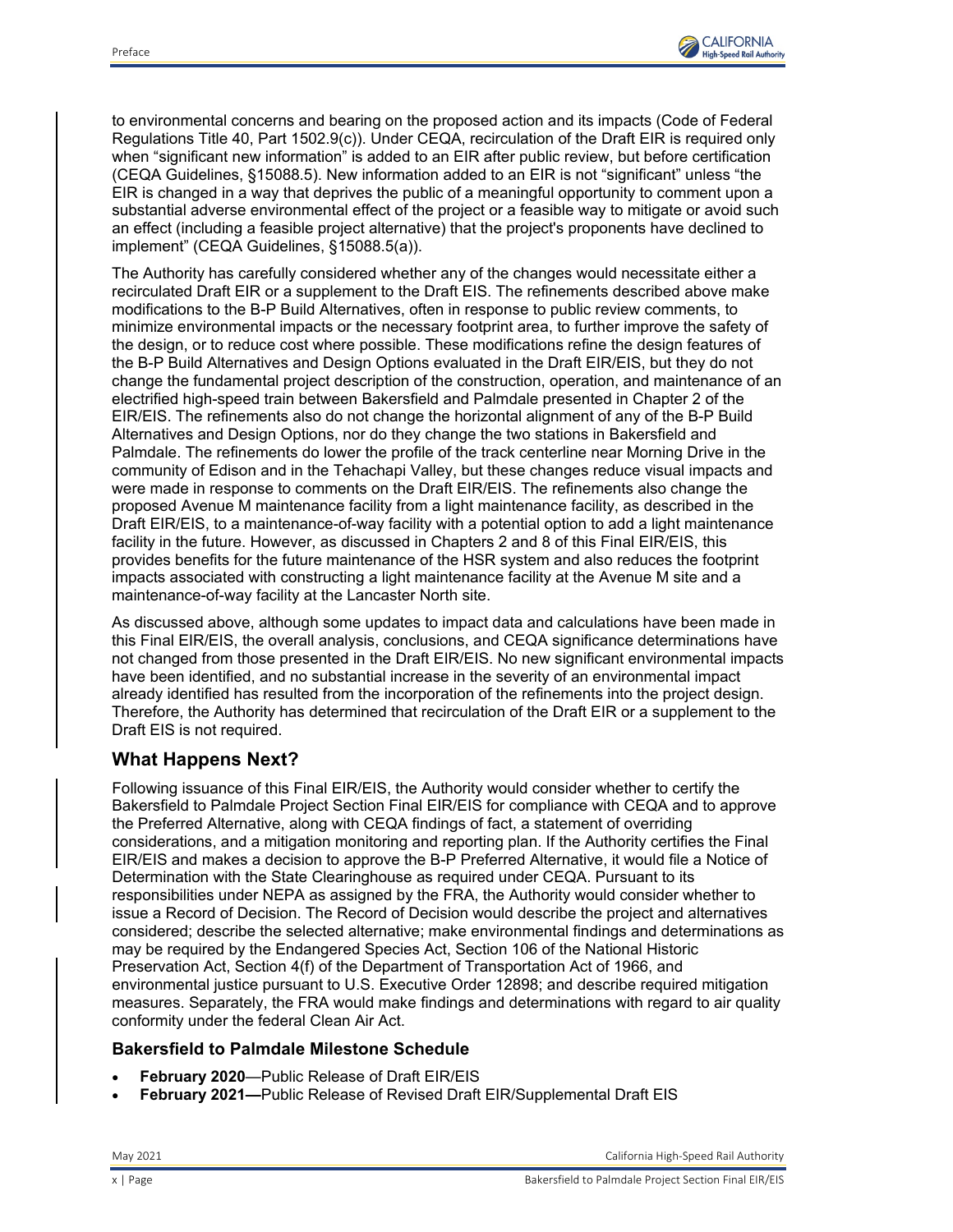

- **June 2021**—Final EIR/EIS released
- **August 2021**—CEQA Notice of Determination and NEPA Record of Decision

The schedule for final design, construction, and operation would be refined as the project moves closer to the end of the environmental review and preliminary design phase.